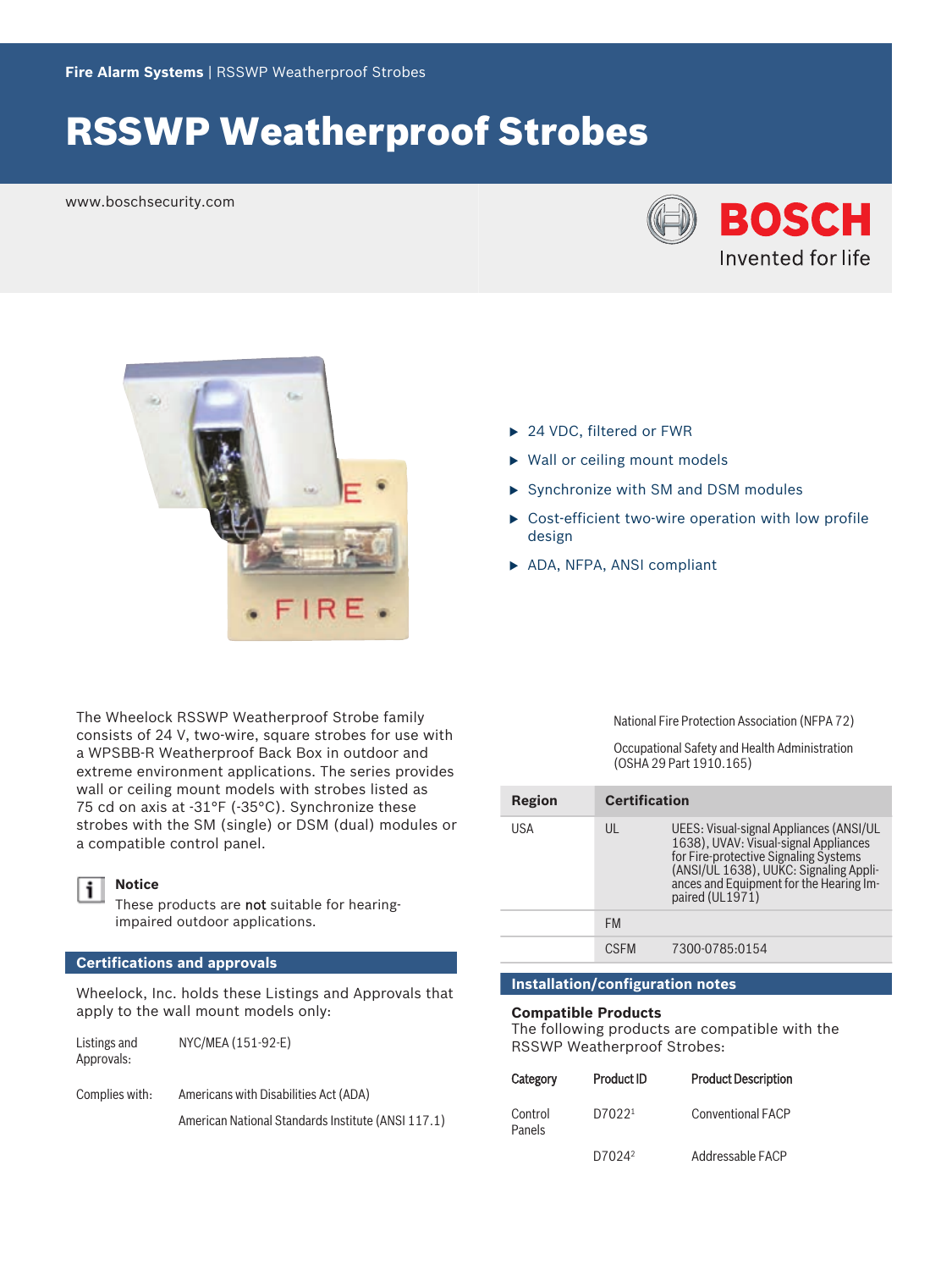|         | D7024                | <b>Conventional FACP</b>          |
|---------|----------------------|-----------------------------------|
|         | D8024 <sup>1</sup>   | Analog FACP                       |
|         | D9124 <sup>1</sup>   | Addressable FACP                  |
|         | D10024A <sup>1</sup> | Analog FACP                       |
| Modules | SM-12/24-R           | Synchronization module (red)      |
|         | DSM-12/24-R          | Dual synchronization module (red) |

 $^1$  For synchronization, use an SM or DSM module with these control panels. The synchronization module must be set for 24 V operation. When used, the D7022 must be set for 24 VDC operation.

2 When used with a D7039 Multiplex Expansion Module, the D7024 becomes an addressable fire alarm control panel (FACP).

#### **Mounting Considerations** Outdoor or Severe Environment Applications

For an outdoor or severe environment (NEMA 3R) application, mount the strobe in a WPSBB‑R Weatherproof Back Box on a flat wall or ceiling so the entire rear surface of the back box is covered. The drain holes in the back box must point toward the ground. The knockouts on the rear surface of the back box must remain intact.

The knockout hole on top of the back box is sized for a half-inch conduit and matching connector. Use a proper watertight conduit fitting.

Mount these strobes on the indicated back box for the indicated applications:

| Conduit      | Surface | Flush   |
|--------------|---------|---------|
| Applications | Mounted | Mounted |

#### WPSBB-R

Each device comes supplied with a beauty plate for an attractive finish.

### **Wiring**

#### **Notice** i

Do not use these units in coded or pulsed signaling circuits.

The input terminals accept wires with diameters between 18 AWG and 12 AWG (ISO 0.75 mm<sup>2</sup> and 4 mm<sup>2</sup> ).

#### **Parts included**

| Quant. | Component |
|--------|-----------|
|--------|-----------|

- 1 Mounting Plate
- 1 Hardware pack
- 1 Literature pack

#### **Technical specifications**

**Electrical**

| Current (maximum RMS)                |                                                                                                      |  |
|--------------------------------------|------------------------------------------------------------------------------------------------------|--|
| VDC:                                 | 138 mA                                                                                               |  |
| $V$ FWR:                             | $222 \text{ mA}$                                                                                     |  |
| Voltage (input)                      |                                                                                                      |  |
| Nominal:                             | 24 VDC                                                                                               |  |
| Range:                               | 16.0 to 33.0 VDC or FWR                                                                              |  |
| <b>Environmental</b>                 |                                                                                                      |  |
| Relative humidity:                   | Up to 95%, non-condensing                                                                            |  |
| Temperature (operating):             | $-31^{\circ}$ F to $+150^{\circ}$ F ( $-35^{\circ}$ C to $+66^{\circ}$ C)                            |  |
| Mechanical                           |                                                                                                      |  |
| Dimensions $(H \times W \times D)$ : | 4.75 in, x 4.75 in, x 2.6875 in.<br>$(12.1 \text{ cm} \times 12.1 \text{ cm} \times 6.8 \text{ cm})$ |  |
| Material:                            | Molded plastic enclosure incorporating<br>a Xenon flashtube and Lexan lens.                          |  |
| Candela Ratings (on axis):           | 75 cd at -31°F (-35°C)<br>180 cd at +77°F (+25°C)                                                    |  |

#### **Trademarks**

All hardware and software product names used in this document are likely to be registered trademarks and must be treated accordingly.

#### **Ordering information**

#### **RSSWP‑2475W‑FR Wall‑mount Weatherproof Strobe (red)**

Red, 24 VDC, square wall-mount weatherproof strobe providing 75 cd of light output Order number **RSSWP-2475W-FR**

#### **RSSWPA‑2475W‑NW Wall‑mount Weatherproof Strobe (amber lens)**

White with amber lens, 24 VDC, wall-mount weatherproof strobe providing 75 cd of light output Order number **RSSWPA-2475W-NW**

#### **RSSWP‑2475C‑FR Ceiling‑mount Weatherproof Strobe (red)**

Red, 24 VDC, square ceiling‑mount weatherproof strobe providing 75 cd of light output Order number **RSSWP-2475C-FR**

#### **RSSWP‑2475C‑FW Ceiling‑mount Weatherproof Strobe (white)**

White, 24 VDC, square ceiling‑mount weatherproof strobe providing 75 cd of light output Order number **RSSWP-2475C-FW**